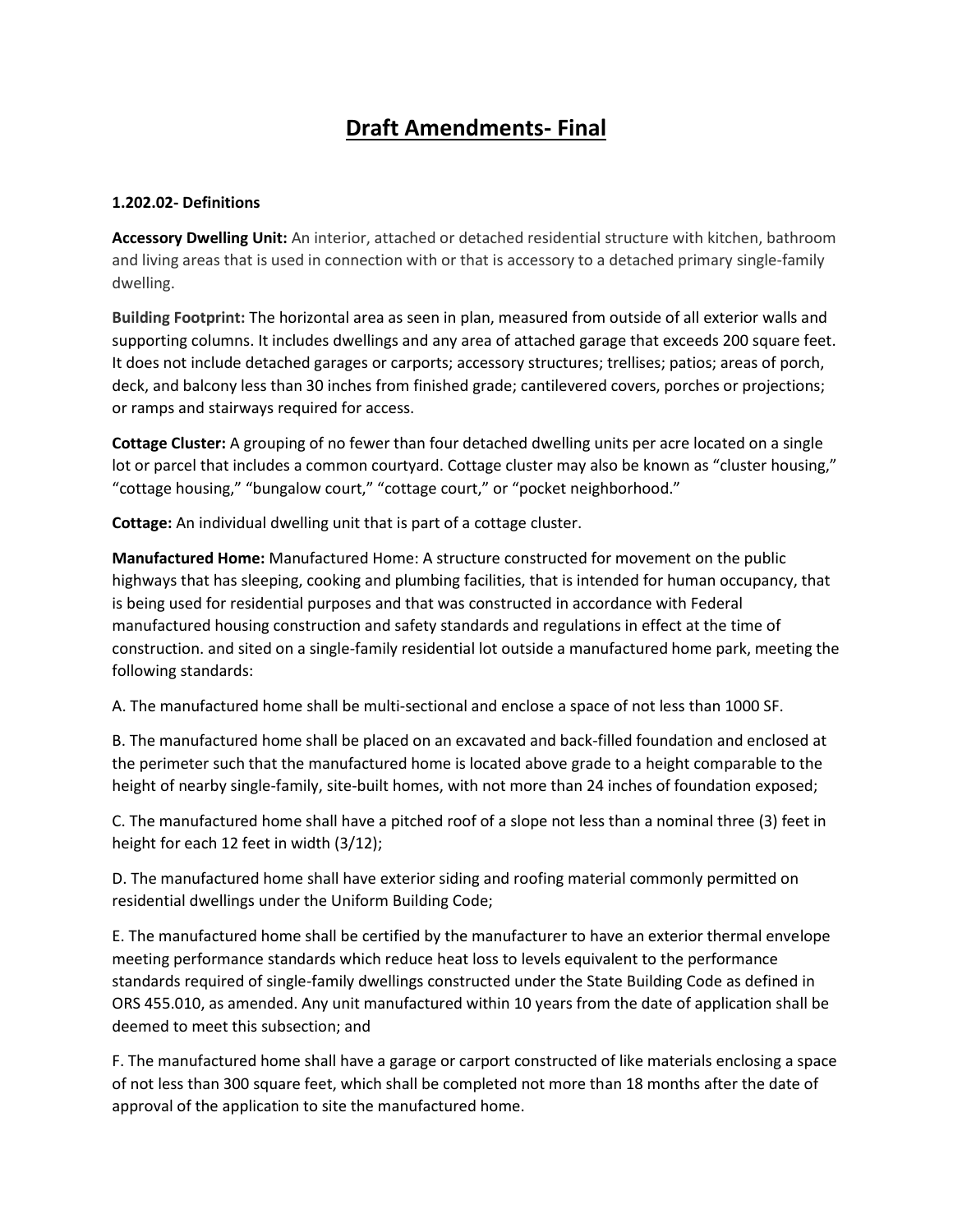G. A manufactured home shall not be sited in any area designated in an acknowledged Comprehensive Plan or land use regulation as an historic district or on residential land immediately adjacent to an historic landmark.

**Tiny Home:** A single family-dwelling, either stick built or manufactured, attached to a foundation not more than 400 square feet in size. All permanent tiny homes must comply with all applicable provisions of both the Small Home Specialty Code and federal standards.

## **2.101.03 PERMITTED USES**

A. Single Family Dwellings, including Tiny Homes as defined in this Ordinance

B. Manufactured Home as defined in this Ordinance and developed pursuant to 2.209.02.

C. Manufactured Home Park pursuant to Section 2.209.06.

- D. Two-family Dwelling (Duplex).
- E. Public Park and Recreation Area.
- F. Planned Unit Developments developed pursuant to 3.211.
- G. Child care facility, as defined by Oregon Revised Statutes Chapter 657A.

H. Residential home, as defined by this ordinance. All residential care homes shall be duly licensed by the State of Oregon.

I. Cottage Clusters pursuant to Section 2.212.J. Attached Single Family Dwellings (maximum of two contiguous units).

K. Accessory Dwelling Units (ADUs)

## **2.101.06 DEVELOPMENT STANDARDS**

A. Dimensional Standards

- 1. Single-family dwellings and manufactured homes on individual lots:
	- a. Minimum Lot Area: 7000square feet.
	- b. Minimum Lot Width: 50 feet at the front building line.
	- c. Minimum Average Lot Depth: 100 feet.
- 2. Duplex and triplex dwellings:
	- a. Minimum Lot Area: 8,000 square feet for each additional unit.
	- b. Minimum Lot Width: 50 feet at the front building line.
	- c. Minimum Average Lot Depth: 100 feet.
- 3. Apartments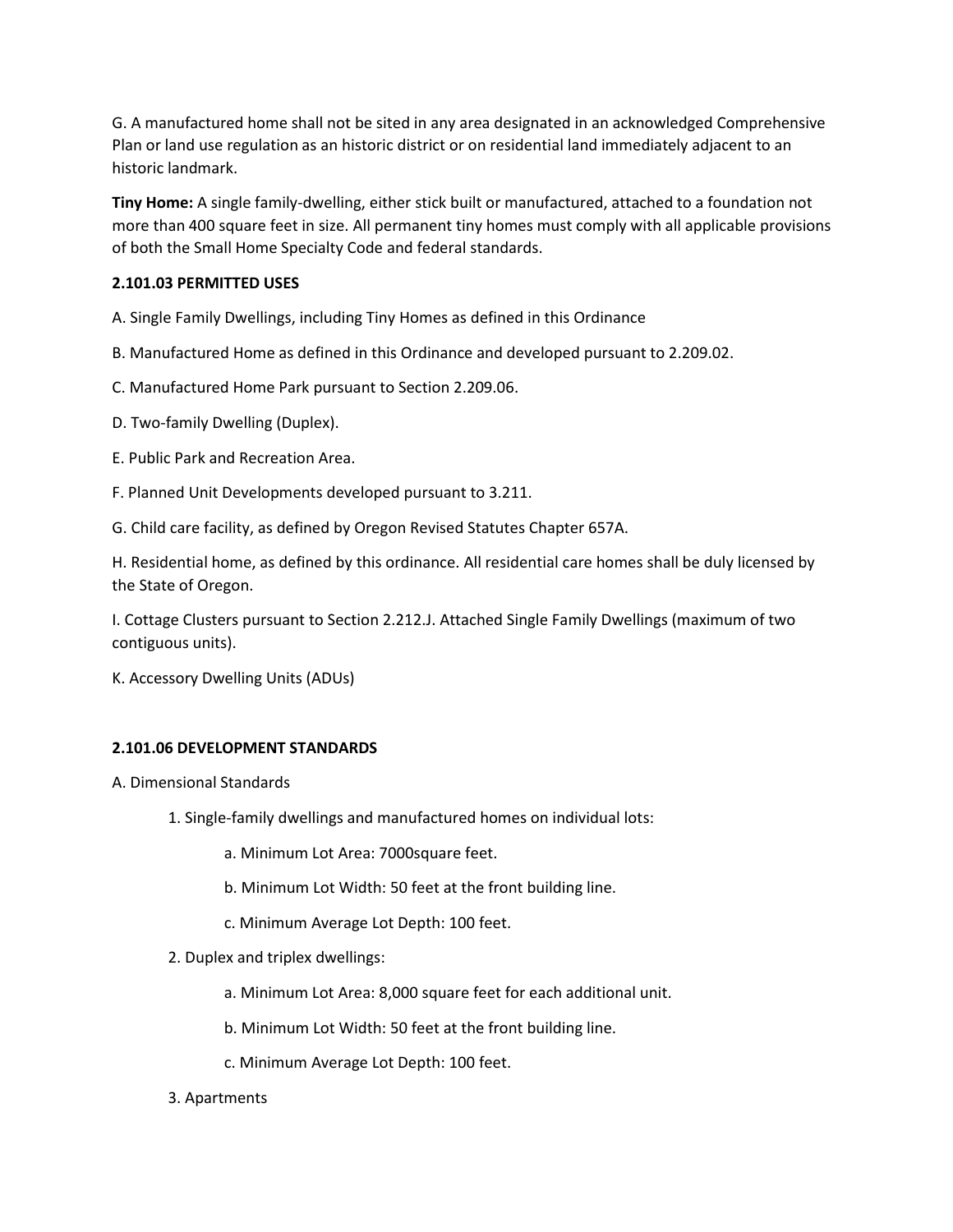- a. Maximum permitted density: 12 units per acre
- 4. Cottage Clusters
- 5. Townhouses
	- a. Maximum lot coverage for townhouses: 60%
	- b. Maximum permitted density: 12 units per acre
	- c. Minimum lot width: 30 feet

## B. Structure Setbacks:

1. The front yard setback shall be a minimum of 20 feet.

2. The minimum side yard setback for single-family dwellings, manufactured homes on individual lots, duplex units and triplex units shall be five (5) feet, except that the side yard adjacent to a street on a corner lot shall be a minimum of 20 feet.

3. Apartment and condominium units shall maintain a minimum setback of 10 feet from the perimeter side yard of the project, except that the side yard adjacent to a street on a corner lot shall be a minimum of 20 feet.

4. Townhouse units shall maintain the following minimum setbacks:

- a. Front, Streetside: 15 feet
- b. Side: 5 feet, except attached dwellings may have a zero lot line.
- c. Rear: 20 feet

5. The rear yard setback for any permitted use shall be a minimum of 20 feet, except that an accessory structure of 200 square feet or less shall maintain a minimum of a 5-foot rear yard.

C. Structure Height: Structure height shall not exceed 35 feet.

D. Site Design Review: apartment, townhouse and condominium dwellings shall be subject to site design review in accordance with the provisions of Section 3.104.

## **2. 101.07 EXCEPTIONS TO DIMENSIONAL STANDARDS**

A. The dimensional standards of this zoning district may be modified as provided in Sections 2.200 and 2.201, and under Section 2.212 for cottage cluster development.

B. The uses permitted and dimensional standards of this district may be modified in accordance with the provisions of Section 3.211, Planned Unit Development.

## **2.102 COMMERCIAL-RESIDENTIAL ZONE (CR)**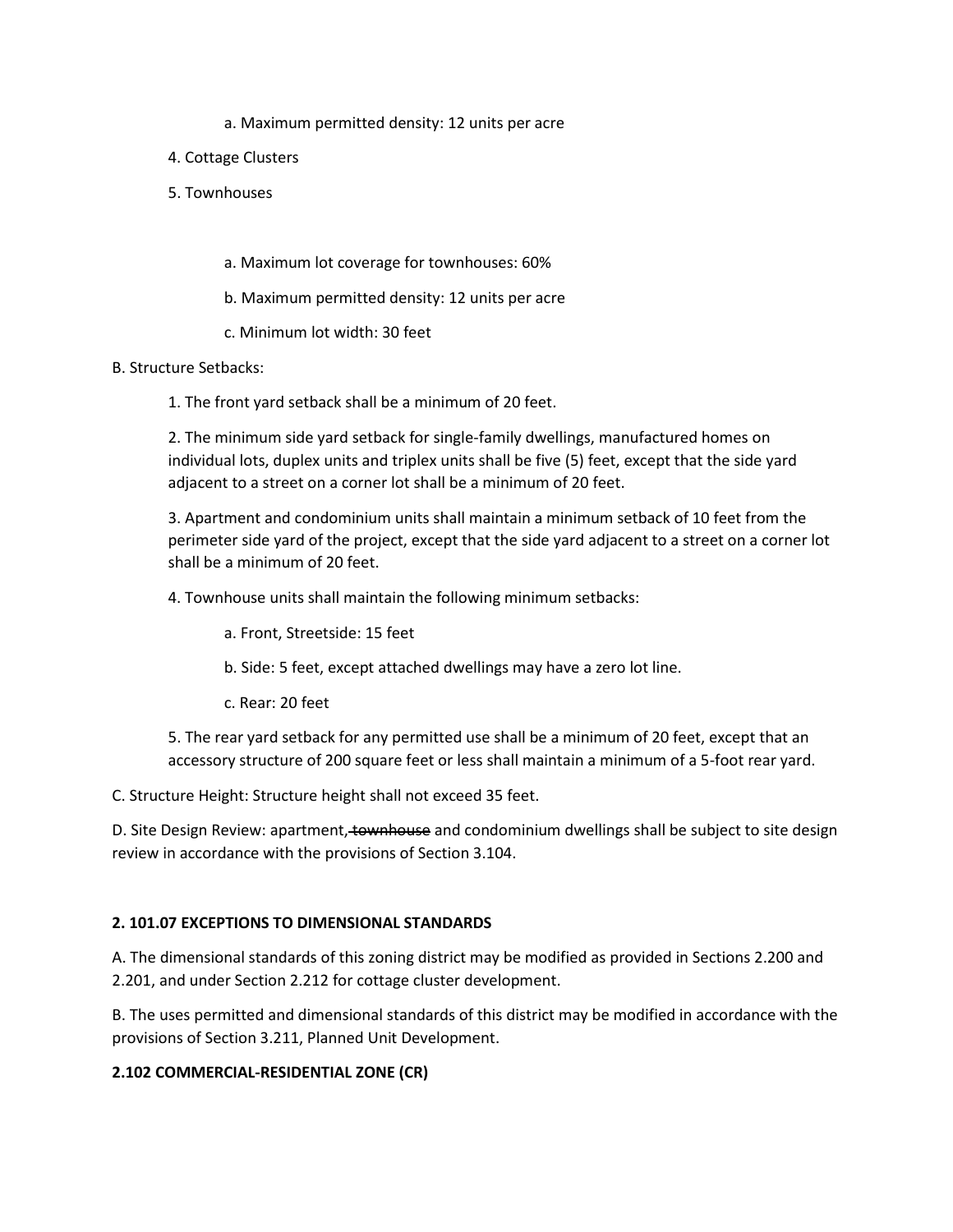**2.102.01 PURPOSE** To provide for a mixture of residential uses and general commercial uses in areas of mixed land use.

**2.102.02 AREA OF APPLICATION** This district is to be applied to those areas designated Commercial-Residential on the Comprehensive Plan Map.

## **2.102.03 PERMITTED USES**

A. Any primary use permitted in the Residential zone.

B. Retail sales outlet including but not limited to food stores, pharmacy, furniture store, hobby or photography store, florist, liquor store, hardware store, appliance or stereo equipment store, pet shop, sporting goods, department store, jewelry, gift, and other types of retail activities.

C. Retail and service related stores such as TV and radio sales and service, bicycle shop, gunsmith, equipment rental, upholstery shop or other similar activities where a service department customarily a secondary activity to the retail use.

D. Service-related businesses such as barber shops, beauty shops, advertising agencies, self serve laundry, dry cleaning, printing or photocopying, or other activities where the primary activity is the providing of a service to retail customers.

E. Preschools, nurseries and kindergartens.

F. Nonprofit member organizations, such as business associations, labor unions, political organizations or fraternal lodges.

G. Public automobile parking as specified in Section 2.202, Off-street Parking and Loading.

H. Public and semi-public buildings, structures and uses, such as parks, municipal offices, libraries, police and fire stations, churches and houses of worship, and hospitals.

I. Public utility structures and buildings, such as pump stations, reservoirs, electric substations, and necessary right-of-way for identified public utilities.

J. Business offices including, but not limited to, insurance, real estate and title insurance; credit agencies, brokerages, loan companies, and investment companies; and miscellaneous offices such as detective agencies, drafting services or contractors offices.

K. Professional offices.

L. Banks and other financial institutions.

M. Mortuary, including crematorium.

N. Greenhouse and garden supply.

O. Restaurants, drive-ins, taverns, snack shops and other types of eating and drinking establishments.

P. Amusement and recreation related businesses such as bowling alleys, miniature golf, pool halls, motion picture theaters, video arcades, and other types of amusement and recreational businesses.

Q. Hotel and Motel.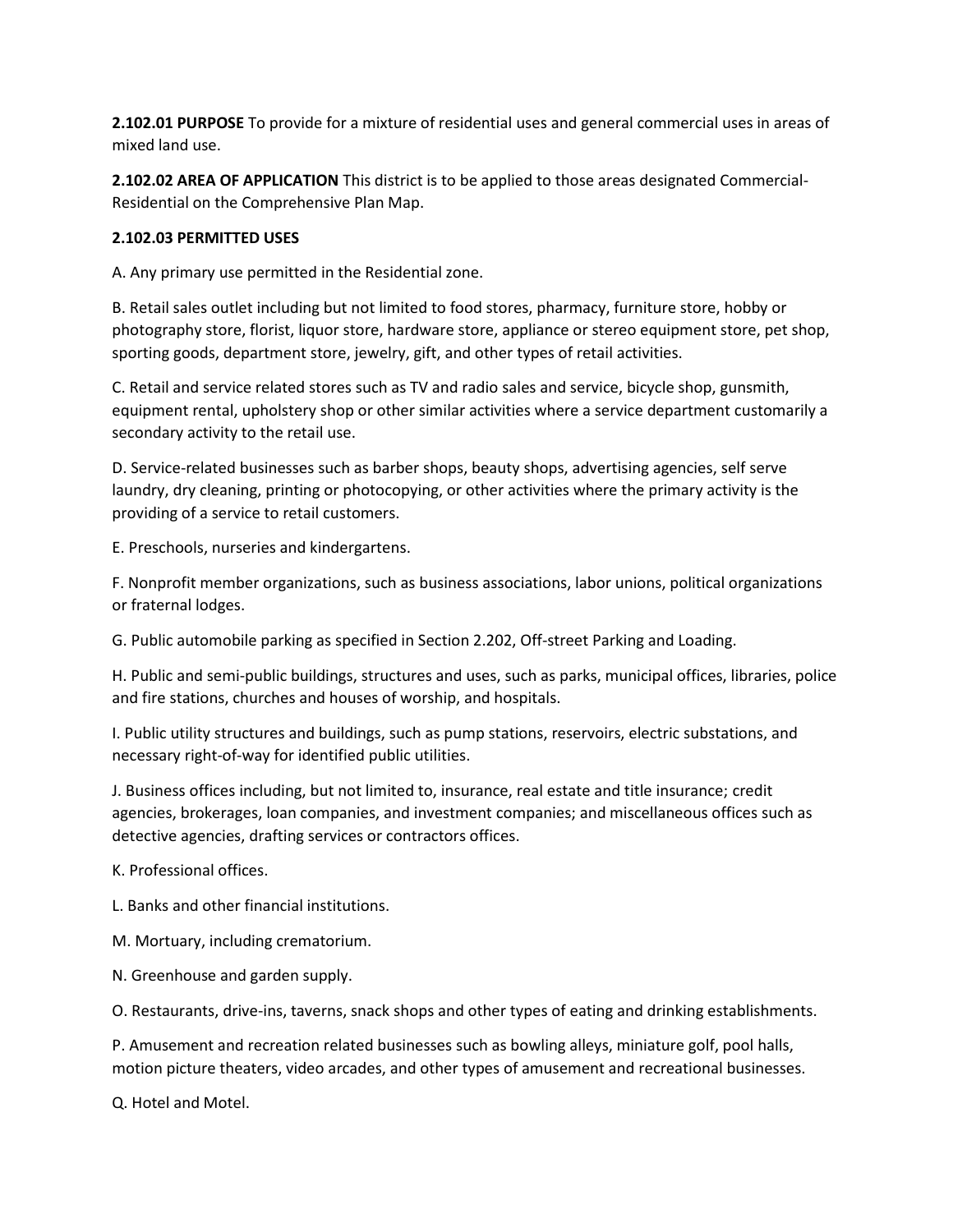R. Residences which are located on the second story above a permitted-use commercial building.

- S. Temporary Hardship Dwelling, pursuant to Section 2.209.03
- T. Cottage Cluster Dwellings pursuant to Section 2.212.
- U. Attached Single Family Dwellings (Maximum of two contiguous dwellings).
- V. Accessory Dwelling Units (ADUs)

#### \*\*\*\*\*\*

#### **2.102.06 DEVELOPMENT STANDARDS AND SIGNS**

A. Commercial uses shall be subject to the development standards, sign provisions and limitations on use set forth in the Commercial-Industrial Zone.

B. Residential uses shall be subject to the sign provisions of the Residential Zone and to the development standards of the Residential Zone which apply to the type of dwelling proposed.

1.Cottage Cluster Development is subject to the provisions of Section 2.212.

**2.102.08 DIMENSIONAL STANDARDS** The following minimum dimensional standards shall be required for all development in the Commercial-Residential Zone.

- A. Dimensional Standards
	- 1. Single-family dwellings and manufactured homes on individual lots:
		- a. Minimum Lot Area: 7000square feet.
		- b. Minimum Lot Width: 50 feet at the front building line.
		- c. Minimum Average Lot Depth: 100 feet.
	- 2. Duplex and triplex dwellings:
		- a. Minimum Lot Area: 8,000 square feet
		- b. Minimum Lot Width: 60 feet at the front building line.
		- c. Minimum Average Lot Depth: 100 feet.
	- 3. Apartments and condominiums
		- a. Maximum permitted density: 12 units per acre
	- 4. Cottage Clusters
	- 5. Townhouses
		- a. Maximum lot coverage for townhouses: 60%
		- b. Maximum permitted density: 12 units per acre
		- c. Minimum lot width: 30 feet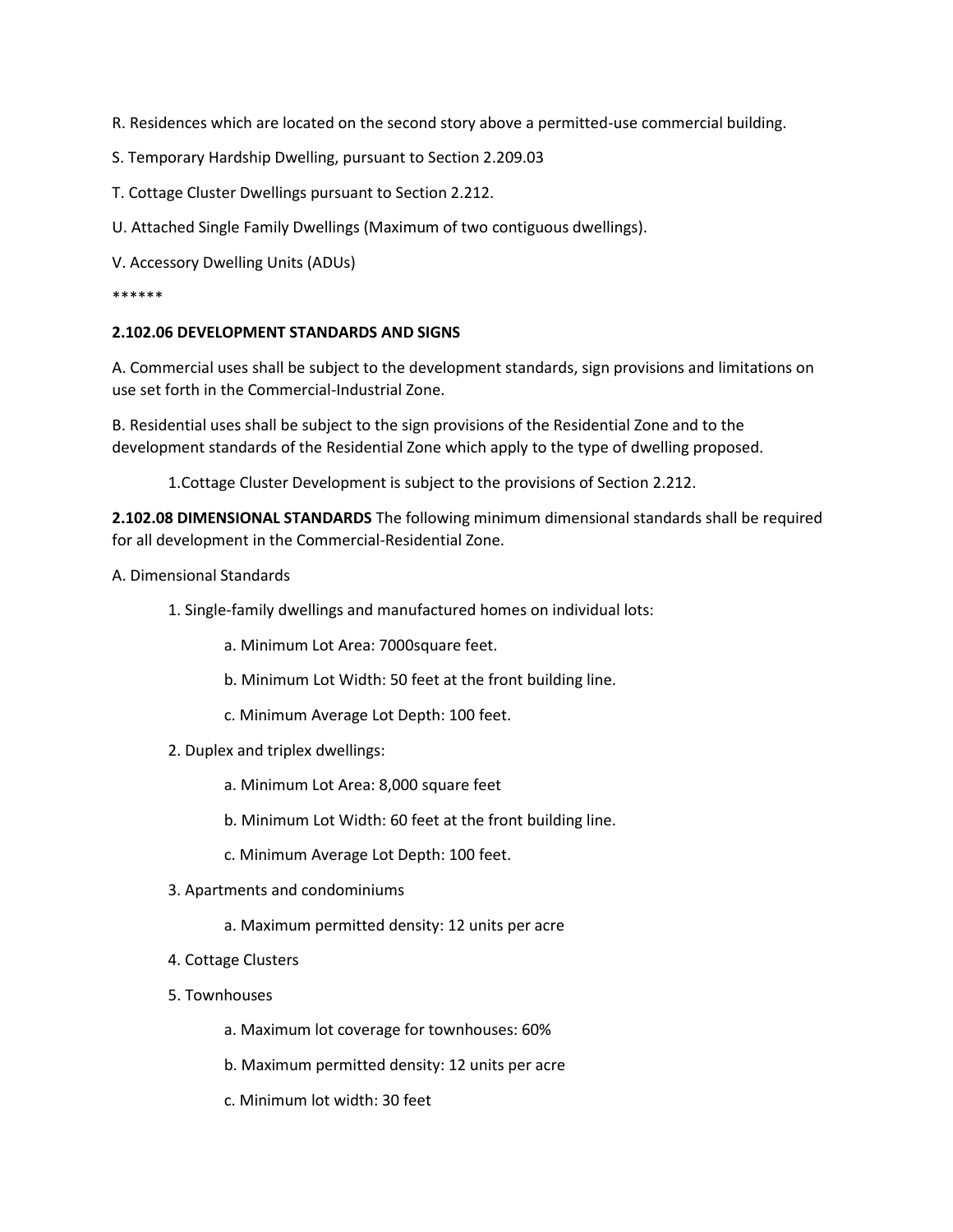## B. Structure Setbacks:

1. The front yard setback shall be a minimum of 20 feet.

2. The minimum side yard setback for single-family dwellings, manufactured homes on individual lots, duplex units and triplex units shall be five (5) feet, except that the side yard adjacent to a street on a corner lot shall be a minimum of 20 feet.

3. Apartment and condominium units shall maintain a minimum setback of 10 feet from the perimeter side yard of the project, except that the side yard adjacent to a street on a corner lot shall be a minimum of 20 feet.

4. Townhouse units shall maintain the following minimum setbacks:

a. Front, Streetside: 15 feet

b. Side: 5 feet, except attached dwellings may have a zero lot line.

c. Rear: 20 feet

5. The rear yard setback for any permitted use shall be a minimum of 20 feet, except that an accessory structure of 200 square feet or less shall maintain a minimum of a 5-foot rear yard.

C. Structure Height: Structure height shall not exceed 35 feet.

D. Site Design Review: apartment dwellings shall be subject to site design review in accordance with the provisions of Section 3.104. 2.101.07

E. Nonresidential uses in the Commercial-Residential Zone: Unless otherwise provided in Sections 2.200 and 2.201, and as required below, there shall be no minimum lot area and no required yards.

1. The side yard shall be not less than 15 feet when adjacent to the Residential Zone.

2. The rear yard shall be not less than 20 feet when adjacent to the Residential Zone.

#### **2.203.03 COMMERCIAL-RESIDENTIAL, COMMERCIAL-INDUSTRIAL, AND FORESTRY ZONES**

A. Location and Number. Accessory structures may be located anywhere the primary structure may be placed. There is no limit to the number of permitted accessory structures with the exception that only one accessory dwelling unit shall be permitted per primary single-family residence

B. Height. Accessory structures shall comply with the height provisions in the underlying zone for the primary structure.

C. Setbacks. Accessory structures shall comply with the setback provisions in the underlying zone for the primary structure.

D. Building size. There is no limitation, provided the building complies with the setback and height limitations of the underlying zone.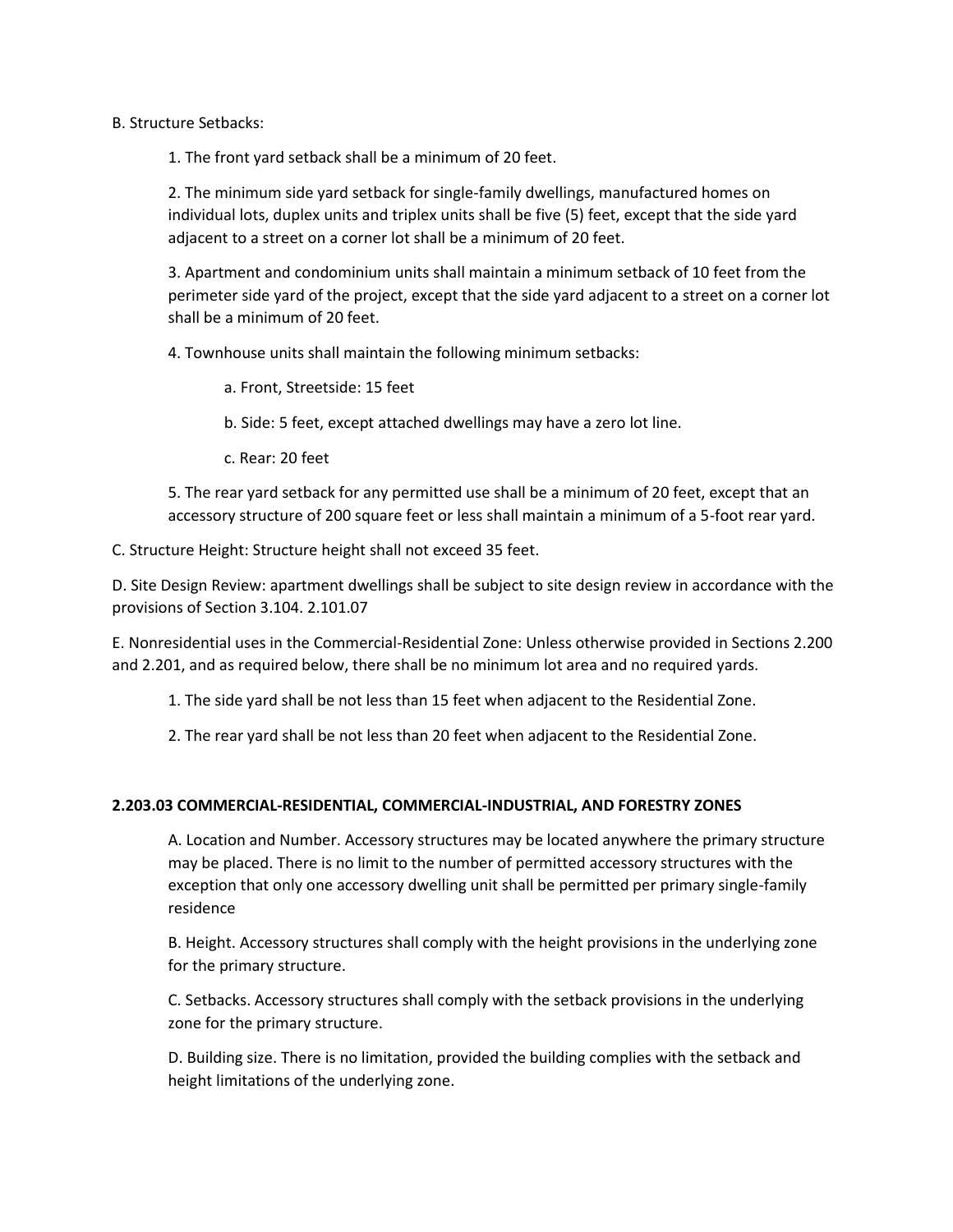E. A building permit is required for all accessory structures that exceed 200 square feet in size or 10 feet in height.

## **Section 2.203.04- Accessory Dwelling Units**

A. Purpose and Intent: The purpose and intent of allowing accessory dwelling units is to:

1. Provide older homeowners with a means of obtaining rental income, companionship, security, and services, thereby enabling them to stay more comfortably in homes and neighborhoods they might otherwise be forced to leave.

2. Add moderately priced rental units to the housing stock to meet the needs of smaller households and make housing units available to moderate income households who might otherwise have difficulty finding housing.

3. Develop housing units in single-family neighborhoods that are appropriate for households at a variety of stages in their life cycle.

4. Provide housing for persons with disabilities.

5. Protect stability, property values, and the residential character of a neighborhood.

B. Permitted Uses: A maximum of one (1) accessory dwelling unit is permitted per lot containing an approved single-family dwelling in the Residential (R) or Commercial-Residential (CR) zone. Density standards within the R and CR zones do not apply to and accessory dwelling units meeting the provisions of this section.

C. Review Process: All permits for accessory dwelling units shall be processed under Falls City's building permit review process.

D. Criteria for the development of an accessory dwelling unit are as follows:

1. One accessory dwelling unit shall be allowed for each detached single-family dwelling on a lot. A manufactured home meeting the requirements of Section 2.209.02 Manufactured Homes, and placed on a perimeter foundation is allowed as a detached accessory dwelling unit. A "tiny home" placed on a perimeter foundation and constructed in accordance with the applicable building codes for single-family dwellings is allowed as a detached accessory dwelling unit.

2. A new separate outside entrance serving an accessory dwelling unit shall be on the side or rear of a detached accessory dwelling unit, and on the side or rear of the primary dwelling for an attached or interior accessory dwelling unit.

3. The maximum gross habitable floor area (GHFA) of the accessory dwelling unit shall not exceed fifty (50) percent of the GHFA of the primary dwelling on the lot, or shall not exceed a maximum of nine hundred (900) square feet, whichever is less. An accessory dwelling unit resulting from the conversion of a level or floor, including but not limited to a basement, attic, or second story, of a primary dwelling may occupy the entire level or floor.

4. An interior, attached or detached accessory dwelling unit shall not be enlarged beyond the maximum size in subsection 3, and shall not be the subject of a variance to allow such enlargement.

5. Off-Street Parking. No on-site parking is required.

6. An accessory dwelling unit shall not be located in a front yard.

7. The accessory dwelling unit shall not exceed the height restriction of the zone in which it is located.

## **Section 2.212 Specific Standards for Cottage Clusters: When applicable, standards within this standard shall override conflicting standards within the FCZDO**

**A. Permitted use and Approval Process**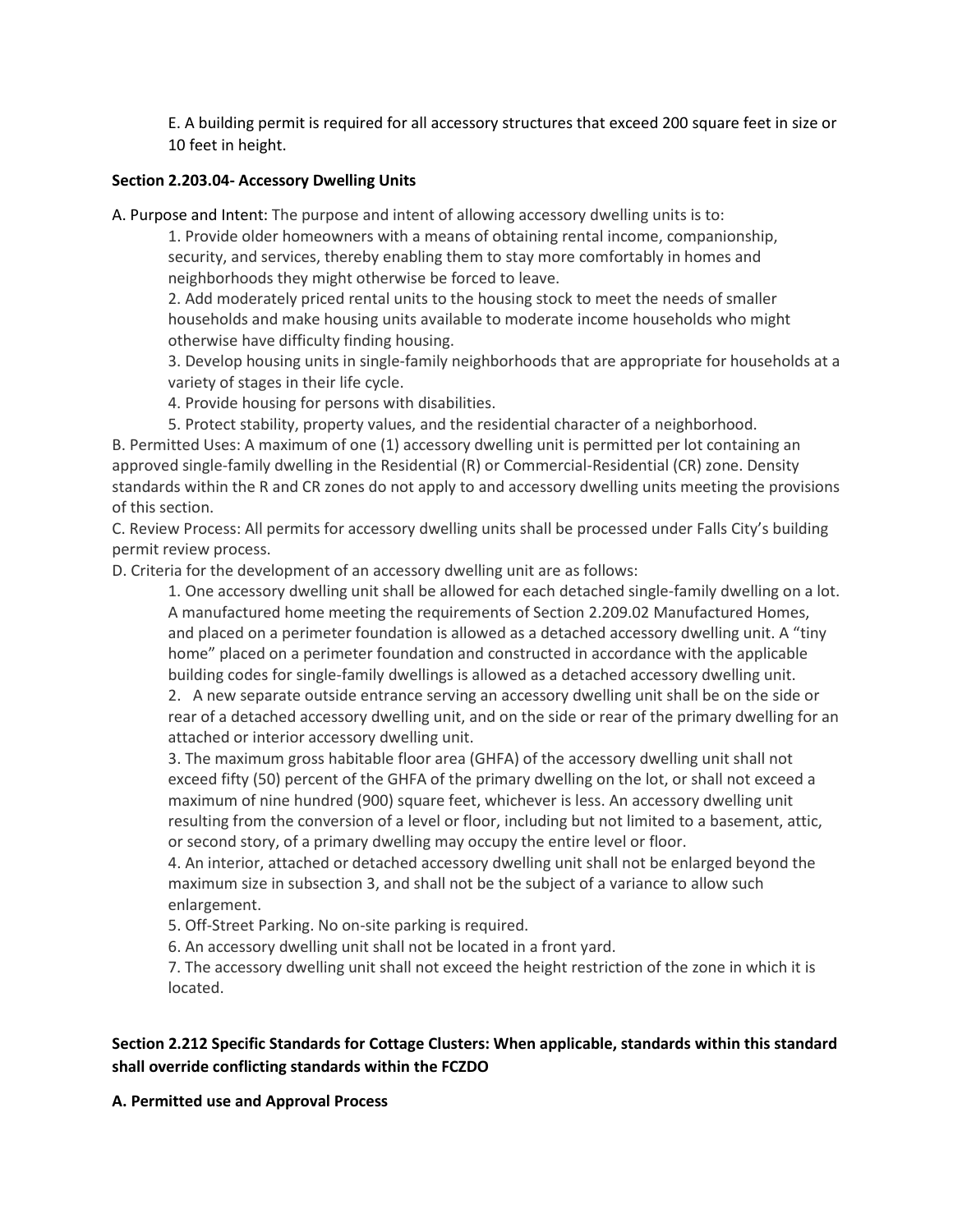1. Permitted use: Cottage Cluster development is permitted where indicated as a permitted use in the applicable zone.

2. Approval Process: Cottage Cluster developments shall be reviewed in accordance with the SDR (Site Development Review) Type III process. Pre-application meetings shall be required for cottage cluster development.

3. Sufficient Infrastructure: The applicant shall provide evidence that sufficient infrastructure is provided, will be provided, or can be provided upon submittal of a cottage cluster development application.

4. Definition: Cottage Clusters are groupings of 4-12 detached dwellings with a minimum square footage of 250 SF and a maximum square footage of 1400 SF.

5. A cottage cluster unit must be placed on a foundation.

6. Ownership model: Cottage clusters are permitted in either Apartment-style, Fee Simple or Condo ownership types. Fee Simple development shall be subject to applicable subdivision standards in addition to the development standards within this section.

#### **B. Development Standards**

1. Applicability

a. Cottage Cluster developments shall meet the standards of section 2.212, along with the applicable zone-based development standards and general development standards listed within FCZDO Section 2.200

b. The following standards are invalid and do not apply to cottage clusters allowed by this code, except as specified in this section (B):

1. Additional development standards of the applicable base zone related to the standards addressed under subsections (2) through (7) of this section (B).

2. Development standards of the applicable base zone related to lot dimensions, lot coverage, floor area ratio, landscape or open space area, or the siting or design of dwellings.

3. The jurisdiction's other development standards that apply only to cottage clusters and that conflict with provisions of this code.

2. Minimum Lot Size and Dimensions. Cottage clusters shall meet the minimum lot size, width, and depth standards that apply to detached single family dwellings in the same zone so long as a cottage cluster development is capable of meeting all applicable development standards.

#### 3. Density

- a. Minimum Density: 4 units per acre.
- b. Maximum Density: No maximum density; however all cottage cluster development must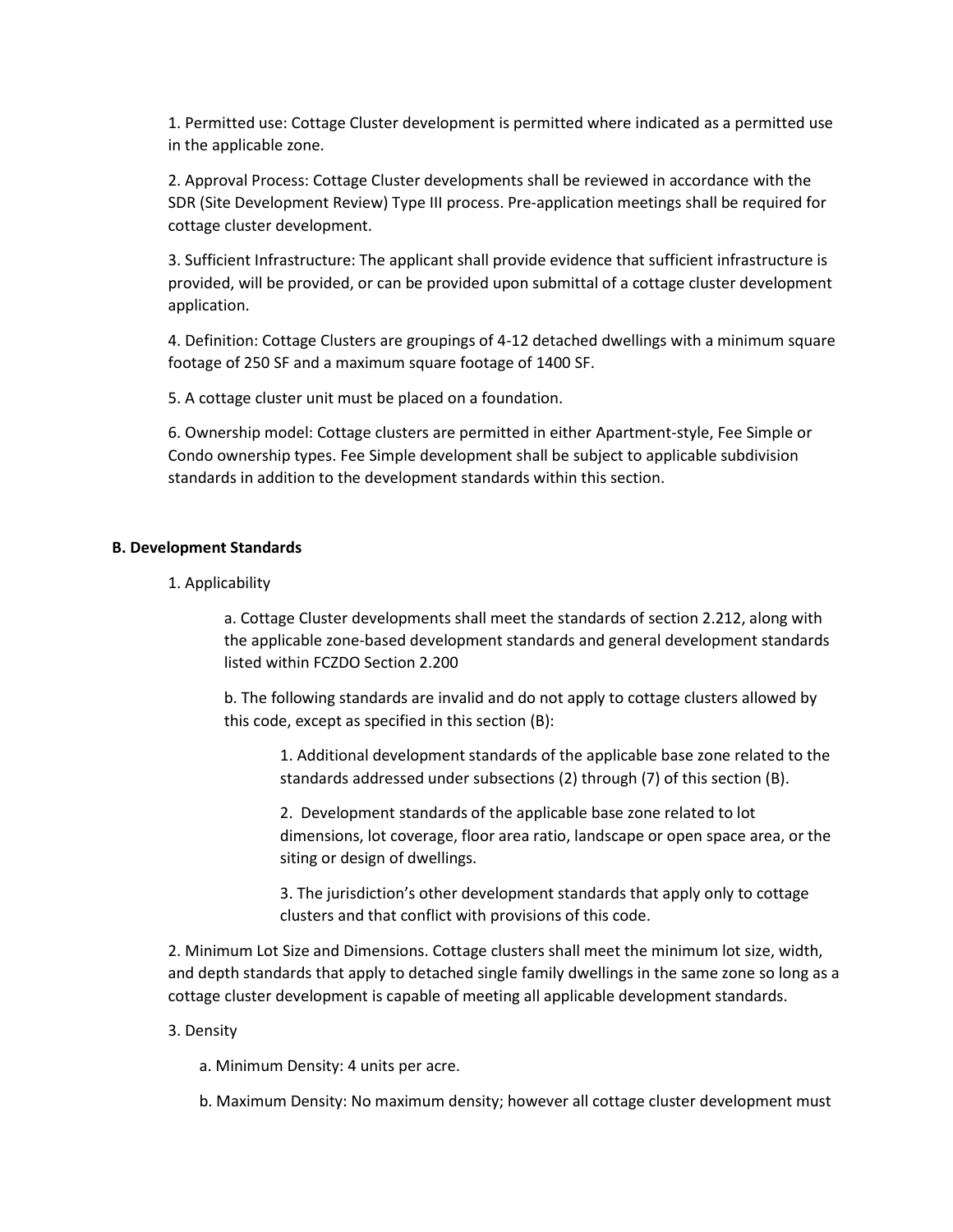meet all applicable development standards.

- 4. Setbacks and Building Separation.
	- a. Setbacks
		- 1. Front setback: 10 feet
		- 2. Side setbacks: 5 feet
		- 3. Rear setback: 10 feet

b. Building Separation. Cottages shall be separated by a minimum distance of six (6) feet. The minimum distance between all other structures, including accessory structures, shall be in accordance with building code requirements.

5. Unit Size and Building Footprint

a. The maximum average floor area for a cottage cluster dwelling unit is 1,400 square feet per dwelling unit. Community buildings shall be included in the average floor area calculation for a cottage cluster.

b. Where a dwelling unit within a cottage cluster has an attached garage or carport, up to 200 square feet of the attached garage or carport may be excluded from the maximum building footprint calculation for that unit. For purposes of this subsection, building footprint means the horizontal area of the building, measured from outside of all exterior walls and supporting columns. It includes the dwelling, garage, and carport, but not trellises, patios, and areas of porch, deck, and balcony less than 30 inches from finished grade, or cantilevered porches, or projections which do not have a post touching the ground or ramps and stairways required for access.

6. Building Height. The maximum building height for all structures is 25 feet or two (2) stories, whichever is greater.

**C. Design Standards** Cottage clusters shall meet the design standards in subsections (1) through (7) of this section (C). No other design standards shall apply to cottage clusters unless noted in this section. Mandates for construction of a garage or carport and any other design standards are invalid, except as specified in this Section (C).

1. Cottage Orientation. Cottages must be clustered around a common courtyard, meaning they abut the associated common courtyard or are directly connected to it by a pedestrian path, and must meet the following standards:

a. Each cottage within a cluster must either abut the common courtyard or must be directly connected to it by a pedestrian path.

b. A minimum of 50 percent of cottages within a cluster must be oriented to the common courtyard and must:

i. Have a main entrance facing the common courtyard;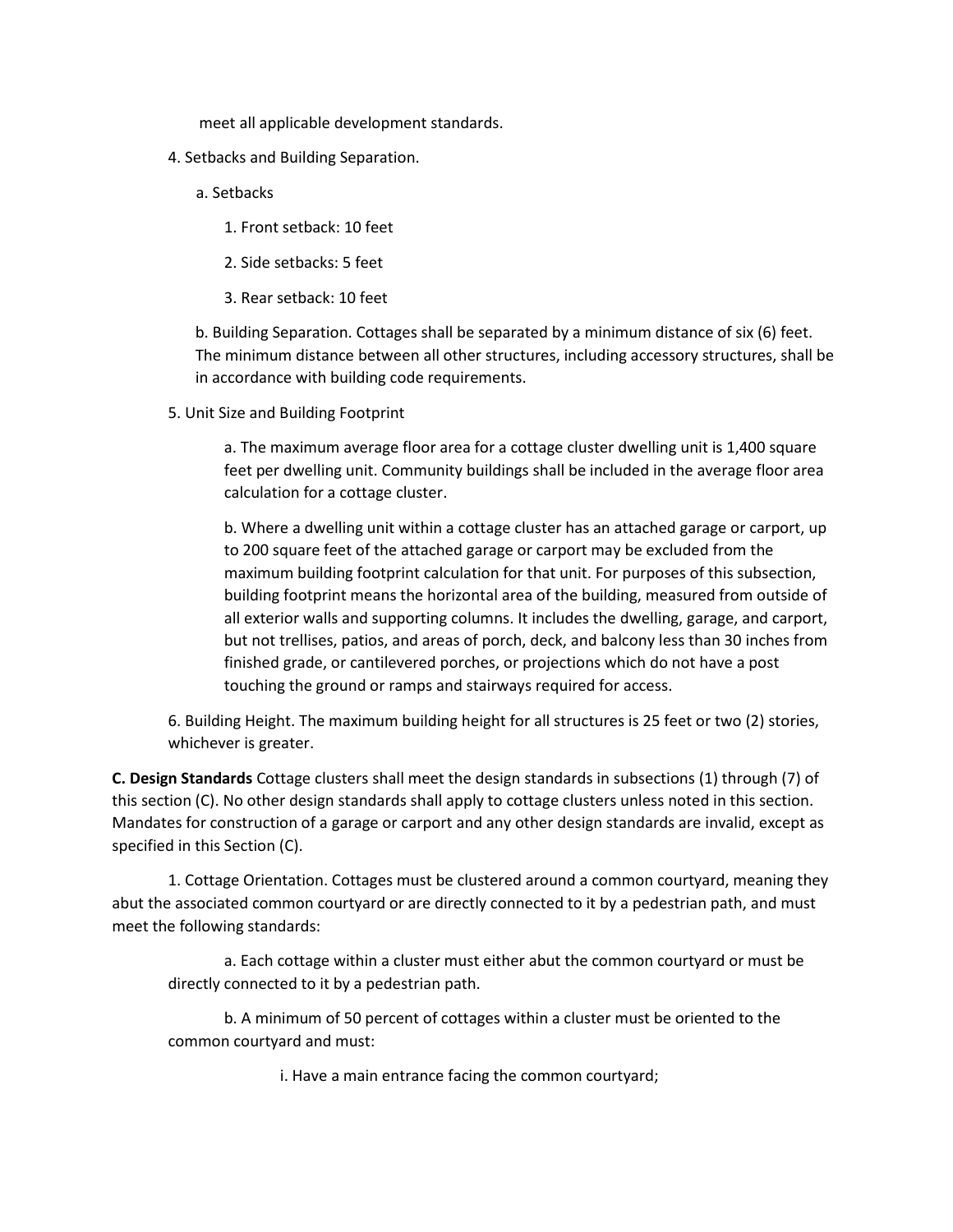ii. Be within 10 feet from the common courtyard, measured from the façade of the cottage to the nearest edge of the common courtyard; and

iii. Be connected to the common courtyard by a pedestrian path.

c. Cottages within 20 feet of a street property line may have their entrances facing the street.

d. Cottages not facing the common courtyard or the street must have their main entrances facing a pedestrian path that is directly connected to the common courtyard.

2. Common Courtyard Design Standards. Each cottage cluster must share a common courtyard in order to provide a sense of openness and community of residents. Common courtyards must meet the following standards:

a. The common courtyard must be a single, contiguous piece.

b. Cottages must about the common courtyard on at least two sides of the courtyard.

c. The common courtyard must contain a minimum of 150 square feet per cottage within the associated cluster (as defined in subsection (1) of this section (C)).

d. The common courtyard must have no dimension less than 15 feet.

e. The common courtyard shall be developed with a mix of landscaping, lawn area, pedestrian paths, and/or paved courtyard area, and may also include recreational amenities. Impervious elements of the common courtyard shall not exceed 75 percent of the total common courtyard area.

f. Pedestrian paths must be included in a common courtyard. Paths that are contiguous to a courtyard shall count toward the courtyard's minimum dimension and area. Parking areas, required setbacks, and driveways do not qualify as part of a common courtyard

3. Community Buildings. Cottage cluster projects may include community buildings for the shared use of residents that provide space for accessory uses such as community meeting rooms, guest housing, exercise rooms, day care, or community eating areas. Community buildings must meet the following standards:

a. Each cottage cluster is permitted one community building, which shall count towards the maximum average floor area, pursuant to subsection (B)(5).

b. A community building that meets the development code's definition of a dwelling unit must meet the maximum 1400 square foot footprint limitation that applies to cottages, unless a covenant is recorded against the property stating that the structure is not a legal dwelling unit and will not be used as a primary dwelling.

4. Pedestrian Access.

a. An accessible pedestrian path must be provided that connects the main entrance of each cottage to the following: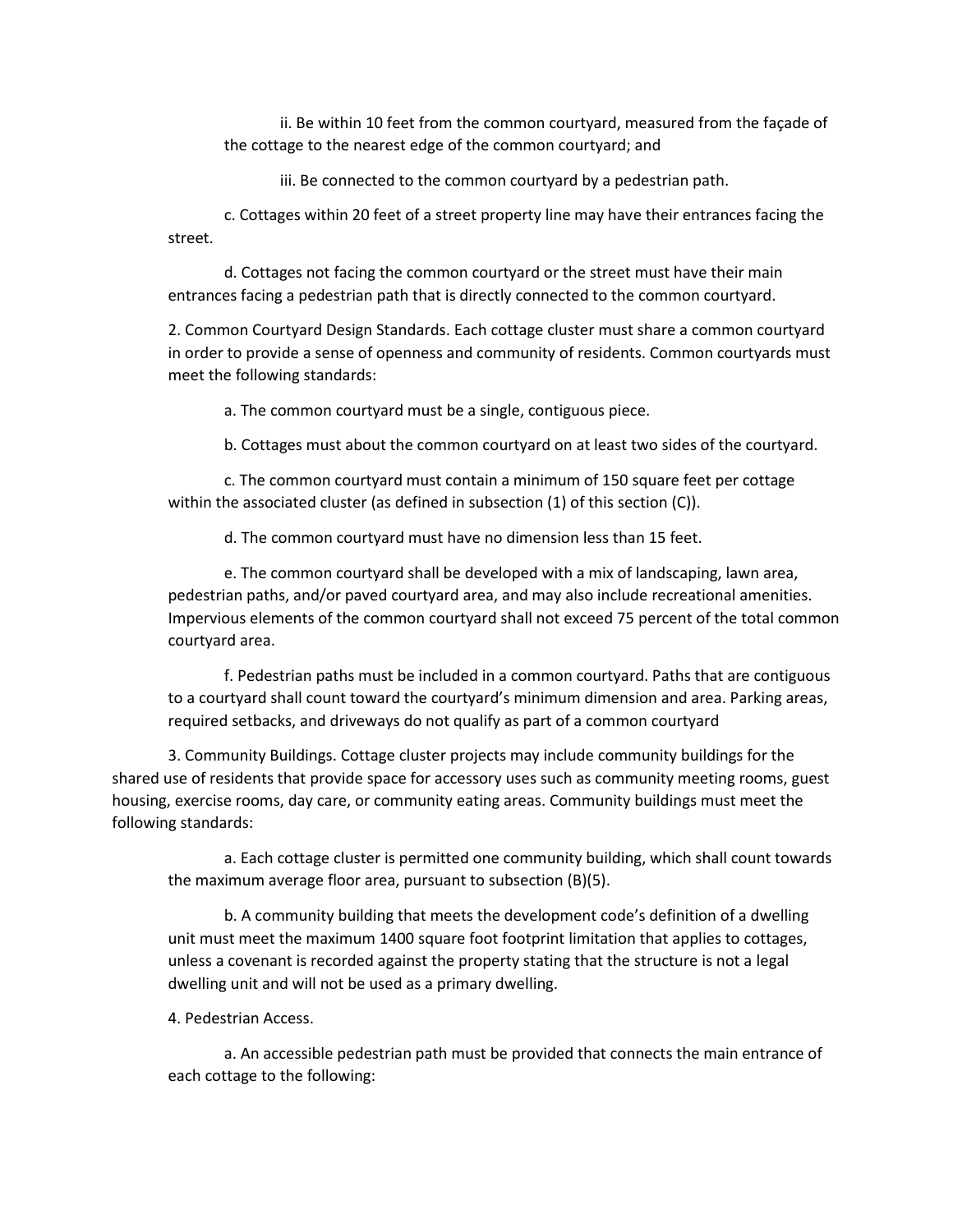i. The common courtyard;

ii. Shared parking areas;

iii. Community buildings; and

iv. Sidewalks in public rights-of-way abutting the site, or rights-of-way if there are no sidewalks.

b. The pedestrian path must be hard-surfaced and a minimum of four (4) feet wide.

5. Windows. Cottages within 20 feet of a street property line must meet any window coverage requirement that applies to detached single family dwellings in the same zone.

6. Parking Design

a. Clustered parking. Off-street parking may be arranged in clusters, subject to the following standards:

i. Cottage cluster projects with fewer than 16 cottages are permitted parking clusters of not more than five (5) contiguous spaces.

ii. Cottage cluster projects with 16 cottages or more are permitted parking clusters of not more than eight (8) contiguous spaces.

iii. Parking clusters must be separated from other spaces by at least four (4) feet of landscaping.

iv. Clustered parking areas may be covered.

## b. Off-Street Parking.

a. Required Off-Street Parking. The minimum number of required off-street parking spaces for a cottage cluster project is one (1) space per unit. Spaces may be provided for individual cottages or in shared parking clusters.

b. Except as otherwise provided in this section, parking areas shall:

i. Shall not be located between the front property line abutting a street and those dwelling units within the cottage cluster that are located closest to the front property line abutting a street;

ii. Shall be setback a minimum of 20 feet from the property line abutting a street; and

iii. Shall be setback a minimum of 10 feet from all other property lines, except property lines abutting an alley where there is no minimum required setback.

c. When a cottage cluster is located on a corner lot or double frontage lot, off-street parking, vehicle storage, and vehicle maneuvering areas shall conform to the location and setback requirements included under subsection (b) of this section, except that such areas may be located between the dwelling units and a property line abutting a